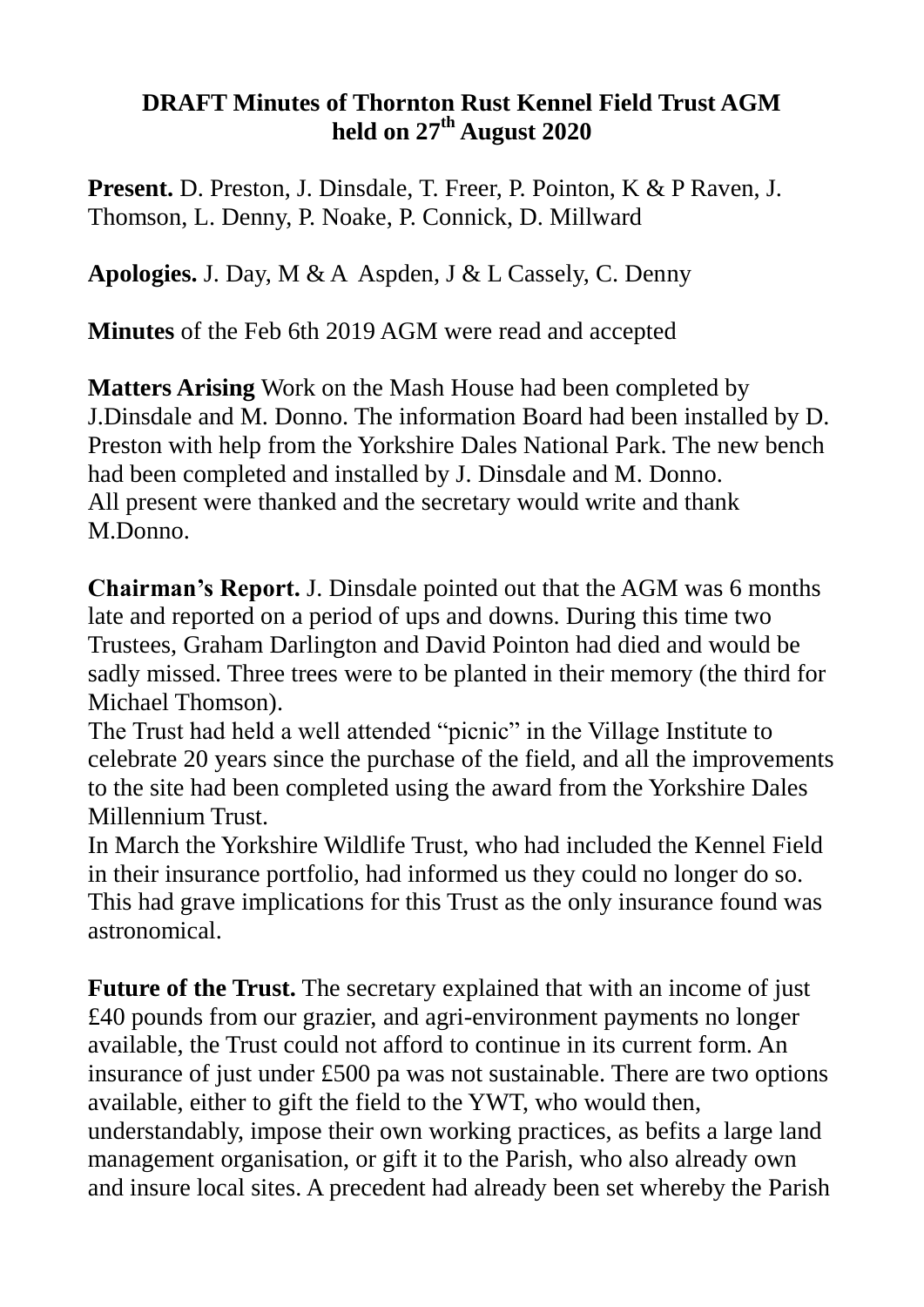agreed to take ownership of a site so that the benefits to the community remained. This latter option would mean that the Trust retained all the responsibilities for activities and management, and this was the option which the committee favoured.

There followed some discussion of the relative merits of each option and it was resolved unanimously that the Trust approach the Parish.

**Election of Trustees.** At their Jan  $22<sup>nd</sup>$  meeting the committee had coopted three new Trustees, Lynda Denny, Penny Noake and Pip Pointon. These co-options now needed to be ratified by the annual general meeting. Janet Thomson proposed and David Preston seconded that all three become our new Trustees and the proposal was accepted unanimously. The secretary welcomed Tim Freer to his first KFT meeting and explained that as a parish councillor it was not necessary for him to be elected and they were pleased that he now felt well enough to attend.

**Treasurer's report.** Lynda Denny firstly paid tribute to Graham Darlington who had looked after the accounts for 20 years and was sadly missed by the village. She thanked the secretary for her assistance in dealing with the bank.

It was explained that in order for the treasurer and others to sign cheques on behalf of the Trust a new amended bank mandate had been drawn up.

Proposed by Penny Noake and seconded by Lynda Denny :-

*It was unanimously resolved that the Bank be appointed as bankers for the Trust and that a bank account or accounts be opened, and further accounts be opened as we may request from time to time, in the name of the Trust with the Bank. It was acknowledged that the account(s) shall be subject to the relevant Terms and Conditions published by the Bank and agreed to be bound by the Terms and Conditions.*

The accounts for the year 1st Feb  $2019 - \text{Jan } 31^{\text{st}} 2020$  were presented. The balance as of  $1<sup>st</sup>$  July 2020 was £3,900.54p She would invoice the grazier.

**Secretary's report.** Deborah Millward reminded the meeting that the annual report to the Charity Commission was needed.